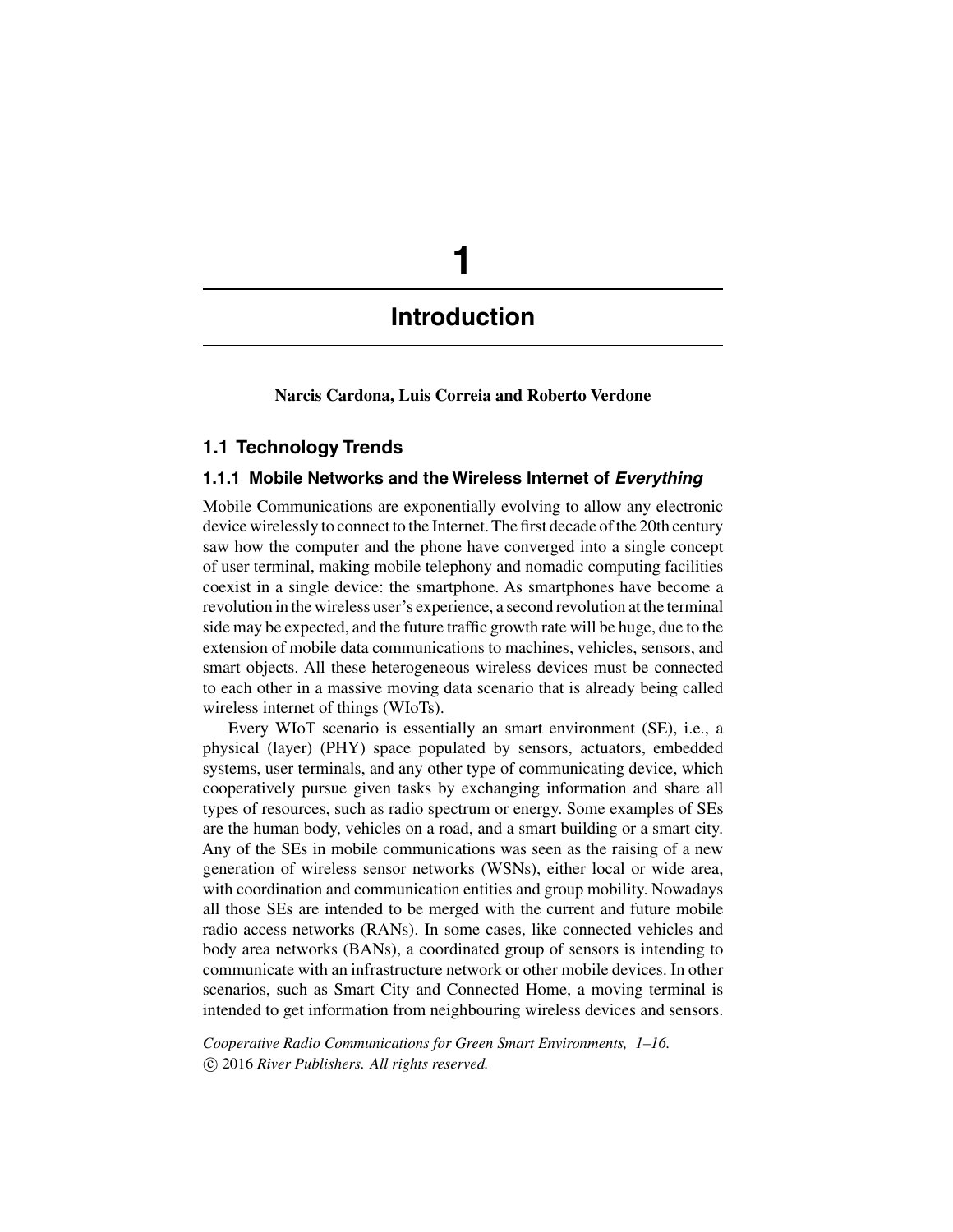It is then necessary to find ways to efficiently merge those types of SEs with the current and future mobile RANs.

SEs are delimited in space, but not in scope. For example, wireless devices on or inside the human body can improve everyday life for patients needing continuous health care (Smart Health), but can also help the professional sports-man/woman to improve his/her performance; inter-vehicular and vehicular-to-infrastructure (V2i) communications can assist the driver and increase road safety (Smart Cars) or enable the provision of Internet services in the car; wireless sensors in buildings can provide information helpful for energy control purposes (Smart Energy) or support rescue teams in emergency situations.

SEs can provide better safety and lifestyle, and can help reduce global energy consumption by contributing to an intelligent distributed management of the energy resource. SEs may be green smart environments (GSEs) because of their application: especially, in enabling energy efficient lifestyles, for example in enabling home working and teleconferencing to reduce the need for travel. However, they need to become green themselves. The impact on the environment and global energy consumption of information and communication technologies (ICT) must be minimised; SEs must be green also in the sense that their deployment and use must follow energy efficient paradigms, regardless of their goals and application areas. Progress will come from better hardware design, but also improved transmission techniques and protocols.

Moreover, GSEs need to be efficient overall, with better use of energy (Joule/bit), radio spectrum (bits/s/Hz/m<sup>2</sup>), computing resources, etc. To achieve this goal, GSEs have to make proper use of the concept of cooperation among network nodes, both at link level to maximise end-to-end throughput between nodes, through relaying, network coding, or other forms of cooperation, and at network level to maximise network capacity in a dense heterogeneous environment. Cooperation also involves the proper detection, mitigation, and management of inter-network interference, which arises from the possibility of autonomous networks merging and splitting.

### **1.1.2 Mobile Communication Scenarios**

Cars have been the first focus in those types of scenarios, with the development of some standards for V2i and vehicular to vehicular (V2V) communications along the last decade. Nowadays, the automotive industry is increasingly adapting wireless sensors and communication systems to improve the connectivity of their vehicles. Four main aspects benefit from radio communications to cars: infotainment services to passengers, vehicular cloud services, traffic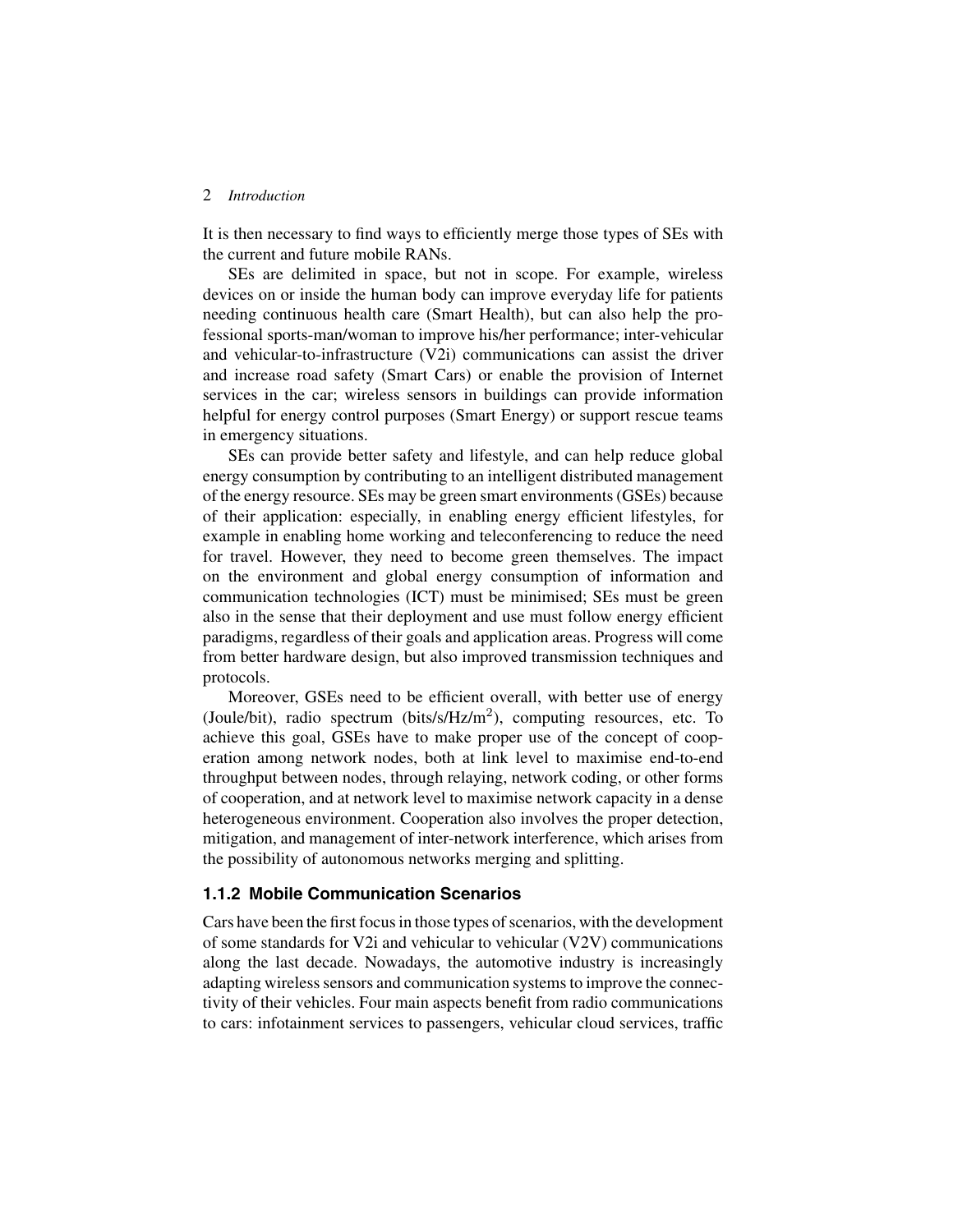#### *1.1 Technology Trends* 3

safety, and traffic efficiency. In beyond 4G wireless communications, vehicles will be integrated parts of the system, not just end-nodes. In essence, vehicles can act as mobile base stations, which will be beneficial with respect to filling in coverage holes, supporting local capacity needs that appear unpredictably in time and space, and providing good quality of experience for passengers. In addition to serving as a mobile base station, a vehicle can sense its environment to support a multitude of applications. For instance, real-time traffic and environmental monitoring is truly enabled, which in turn enables real-time traffic management to increase the efficiency of the transport system and reduce its environmental impact. Connecting vehicles to the cloud with a stable, high-rate, low-latency wireless link will bring many benefits. Heavy calculations and storage can be off-loaded to the cloud, vehicle maintenance will be facilitated, and novel services can be delivered to vehicle customers with a very short time-to-market. Traffic safety and traffic efficiency applications require vehicles and road infrastructure-like road signs, traffic lights, toll booths, etc., to exchange information to make transport safer and more efficient, reducing accidents, traffic jams, fuel consumption, and emissions. Hence, wireless communications is a crucial enabling technology for these applications.

Another raising SE is the wireless body environment (WBE), which is supposed to revolutionise health monitoring, with its huge number of possible applications in the home and hospital, for elderly care and emergency cases. WBE communications will enable a new generation of services and applications that give the user an enhanced and intuitive interaction with surrounding technologies. This interaction is boosted by a network of body implanted or wearable devices, operating in the immediate environment around and inside the human body, that can exchange important data, health parameters, in real time. Moreover wireless body environment networks (WBENs) are expected to provide new functionalities for applications in people's every-day lives, such as sport, leisure, gaming, and social networks. As this service permits remote monitoring of several patients simultaneously, it could also potentially decrease health care costs. Health systems will also benefit from the integration of wireless on- and in-body sensors, with applications to healthcare, remote monitoring, wellness and assisted surgery. WBENs are developing as a more advanced and separate addition to wireless communications in general. While its basic operating characteristics are the same as all radio systems, there are many features and specific problems that justify dealing with it separately from other forms of wireless communication, such as battery life, low power, low cost, small size, body dynamics, and in-body propagation. Body environment applications are designed for short-range applications with relatively low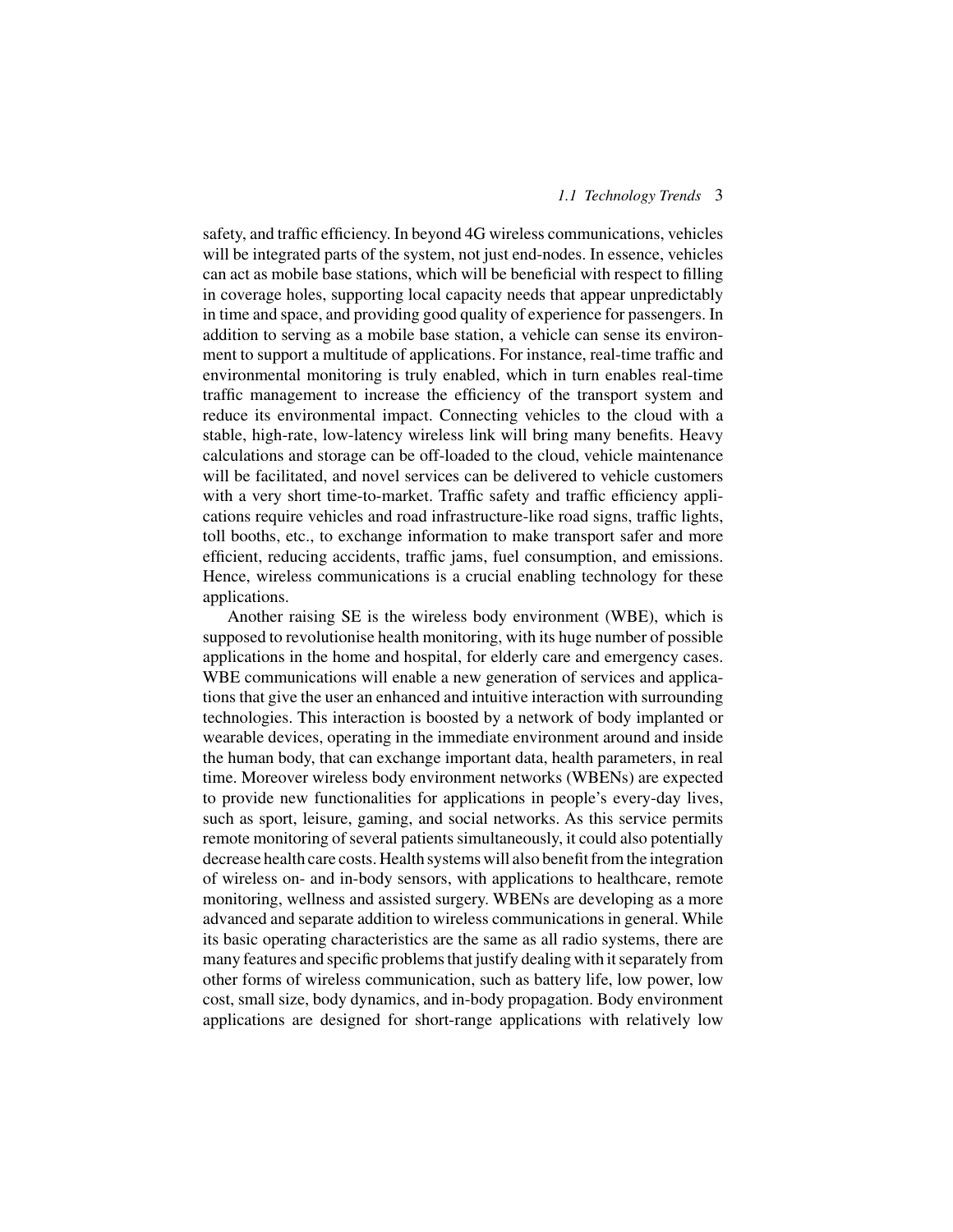power and are regulated by the telecommunication authorities. Also, the devices are operated in or close to a human body, which affects communication performance. Therefore, it is needed to find models to predict a reliable operating range for these systems, based on propagation characteristics, human posture, and movements.

The *Smart Cities* concept has been developed during recent years mainly, but not only, on the basis of urban sensor networks, which provide information either to a centralised management system or to the moving devices around them. The Smart City sensors are intended to help the control of lighting, temperature, pollution, flow of traffic, gas, water, and electricity parameters, as well as monitoring streets, pipes and bridges, emergency responses and public transportation, among others. This concept is an evolution of the intelligent room and intelligent building ideas, and is addressed to both people living and working in the city and people organising and administering the urban infrastructures. Current ongoing applications to provide the bases of the Smart City deployment are: optimised transportation, personalised services, community services, and management of big data. From the radio access deployment perspective, a huge set of advanced technologies is required for a full implementation of Smart Cities, and substantial effort to integrate them is essential. The same happens with manufacturers, operators, service providers, and city administrators, since close collaboration is envisaged among them. All the existing wireless networks (cellular 2G/3G/4G and beyond, point-topoint, wireless local area network (WLAN), wireless personal area network (WPAN), wireless metropolitan area network (WMAN), and mesh networks), and also user terminals, mostly smartphones, which are today's main moving transceivers, will play an important role to facilitate Smart City deployment. Their role as personal standalone network access devices is changing in future networks, when the handheld will be active as a cooperative networking node, and then be able to measure environmental parameters through its own sensors, as well as to geo-reference them, thus contributing to Smart City monitoring procedures.

On the basis mentioned above that every electronic device is to be wirelessly connected, future scenarios in radio communications will give rise to situations where a huge number of devices are located in PHY proximity (in the space domain, relative to radio coverage ranges), while generating independent traffic with different patterns and needing to share the same pool of radio resources to create some type of network topology. These situations come from static and low mobility devices, as in machine to machine (M2M) and machine to infrastructure (M2I) communications, which are to improve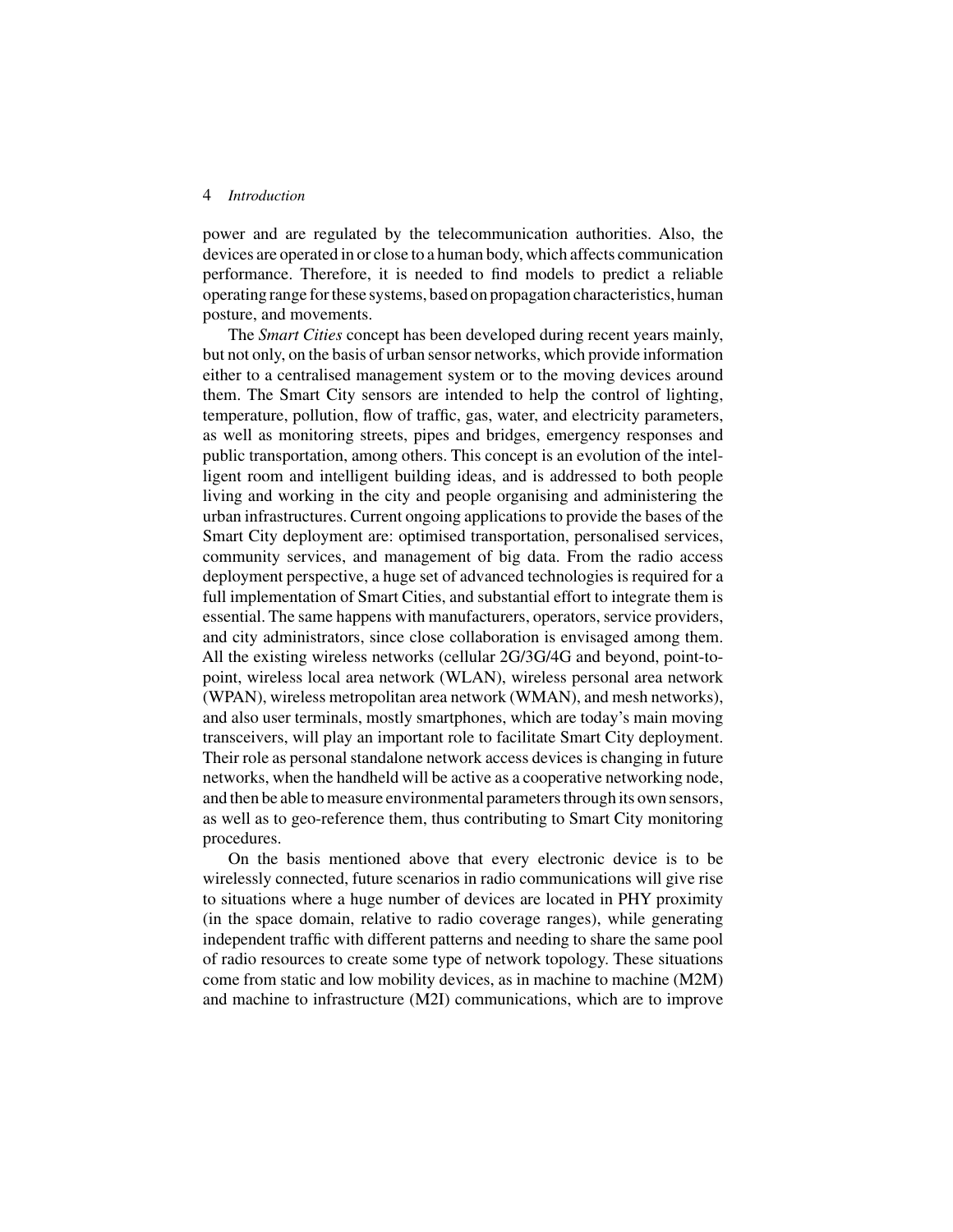industrial automation; or the connected home multimedia systems and sensors, where revenues are expected because of the increase of wireless data traffic, while improving user experience within the concept of connected living.

Also high-dense traffic occurs in high mobility scenarios, such as public events, either planned or unexpected, and in others like the smart cities mentioned above, offices, smart grids, and smart metering. In any of these situations, the number of contenders for the radio resources can potentially be much higher than those manageable by traditional wireless architectures, protocols, and procedures. Such extreme situations do not occur often, but may happen in some cases in regular operation, for example in stadiums, in clothing stores (where thousands of radio frequency identification (RFID) tags may exist), or in a huge depot of some company. In all cases, the possibility of maintaining highly efficient connectivity using wireless communications can provide significant added value as it may solve many problems. In fact the huge number of moving connected devices in certain areas, either accessing centralised services or getting information from sensors in their surroundings, increases the interest in developing selfish *ad hoc* dynamic network configuration strategies. The popular term to describe these situations is "*Moving Networks*", where many new concepts in network coding, relaying, self-organisation, or opportunistic caching, among others, are to be developed.

# **1.2 RANs-Enabling Technologies**

## **1.2.1 Small Cells in Very High-Dense Deployment**

There is already a natural trend in the infrastructures of mobile networks to reduce the range, and hence the size and complexity of the base stations, while increasing the number and bandwidth of the PHY connections in between smaller cell sites. The reason for this is the continuously increasing data traffic demand, which generates new opportunities for the provision of new services, which at the end give rise to a further increase of traffic capacity and throughput requirements. The wide deployment of optical communications networks, with fibre connections closer to end users, makes sense also for those wideband connections in between small cells, changing the current basic concept of traffic-scaled cellular deployment to a modern view of opportunistic spectrumaccess-based cooperative networking.

In RAN deployment, it is by now obvious that installing smaller cells in areas where the infrastructure can provide the required backhaul connectivity is the current natural evolution of the RAN infrastructure. The cost of its deployment versus the amount of data it can handle is beginning to be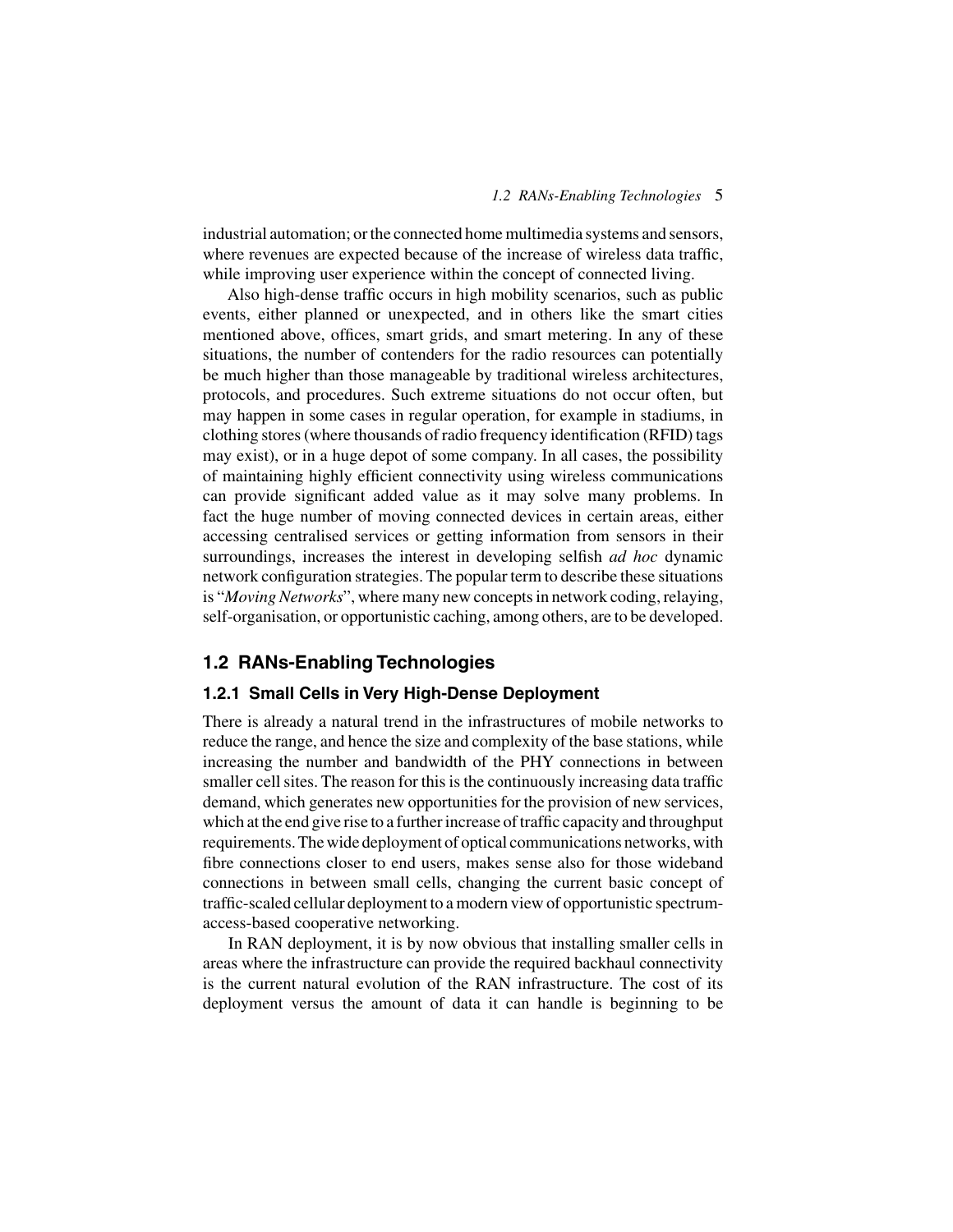competitive compared to other solutions. But these small cells will also require new techniques for configuration, management and optimisation. Self-configuration of such elements of access networks is expected, as well as coordinated behaviour among groups of small cells, together with neighbouring network sites.

The deployment of new radio networks is based on facilitating access to devices by installing small cells or access nodes, which are interconnected in groups by high-speed backhaul networks, and cooperate within the group to manage the resources in a joint cooperative area. Small cells change the classical concept of the cellular network, from the traditional geometric approaches for coverage and service area analysis, and change also resource management concepts, such as "neighbour" to "partner" cell, the whole concept of "cellular" being progressively replaced by "*cooperative*", as the major infrastructure embodied in base stations evolves to a connected sub-network of small cells.

## **1.2.2 Moving and Relaying Nodes**

In addition, terminals have ceased to be the edge of mobile and wireless communications networks, and are also becoming a local area communications node entity for many of the current scenarios, so the terminal acts as a local manager of radio communications, not only for the user but also for the surrounding smart devices. This concept, together with the reduction of cells size and the changes to the cellular based deployment concept mentioned above, leads to a view of a future convergence between a mobile device and a small base station, the terminal as a *local access enabler*, either via a fixed connection to the fibre loop or by a wireless connection to another access point or mobile device.

This scenario of wireless access enablers, both fixed and mobile, requires an inclusive approach of the current technologies on mobile opportunistic relaying, cooperative networking, distributed antenna systems (DASs), dynamic spectrum resources allocation, cognitive radio (CR), and massive and distributed multiple-input multiple-output (MIMO).

The evolution towards very dense small cells infrastructure brings radio network architectures to consider the roaming user device (on the bus, in the street, inside the car, at home, etc.) as a *relaying node* able to provide coverage extension and to act as an access point to the Internet for the "things" equipped with IP address; a similar service will be provided by urban radio backhauls, deployed using non-cellular low-energy and low-cost radio interfaces. This can make the IoT paradigm become true through a network of mobile and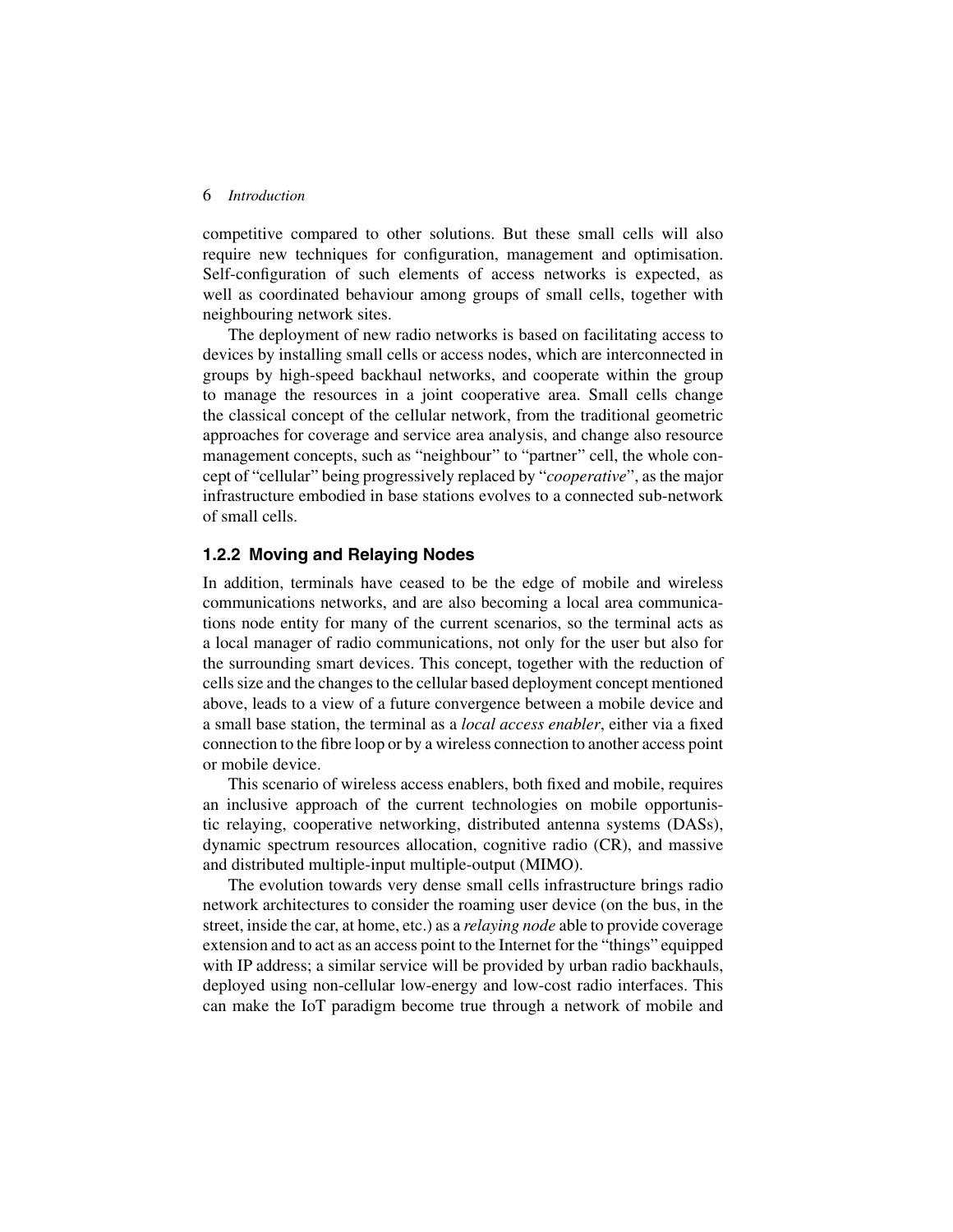fixed gateways, interconnected according to the random mobility behaviour of humans.

# **1.2.3 Virtualisation, Cloud, and Ultra-Flexible RANs**

Networks architectures are becoming more and more flexible, developing towards the Cloud RAN concept, based on technologies such as DASs, and evolving beyond it towards the so-called "Ultra-flexible RANs". The operation of a mobile network, which traditionally was based on a single owner of the Core and Radio Access infrastructures, who is at the same time the service provider for its customers, tends to become diffused in the virtual operation of shared RAN facilities, opening the door for Virtual Operators as service providers, Radio Resource Providers who own the spectrum and manage its access, RAN providers owning the infrastructure, etc. This scenario for Infrastructure Networks is in principle the basis for the future ultra-flexible RAN, in both technology and operation.

A first step in the evolution of network infrastructures has been the use of DASs for mobile access in small areas, mainly – but not only – indoors, which largely eliminates the concept of "cell". This occurs at least in the sense that cells will not be the stable projection of the service area created by some radiating elements from a single site, but a dynamic set of positions to which a service connection is provided by a combination of signals generated in a cooperative manner from several distributed antennas.

The approach that makes RANs even more efficient is referred to as cloud radio access network (C-RAN), a centralised processing, collaborative radio, real-time cloud computing, and clean RAN systems. Based on realtime virtualisation technology, C-RAN minimises CAPEX and OPEX costs. It enables the fast, flexible, and optimised deployment and upgrade of RANs, supporting pay-per-use models. It also eases the flexible and on-demand adaptation of resources to non-uniform traffic. Besides this, the centralised processing of a large cluster of remote radio units (RUs) also enables the efficient operation of inter-cell interference reduction, and coordinated multipoint (CoMP) transmission and reception mechanisms, and eases mobility between RUs.

To make the future mobile networks sustainable from an economic viewpoint, it should provide more and cost less, both metrics being equally important. Flexible architecture concepts like Cloud RAN address these challenges, although in many cases the research effort highlights the performance enhancement aspect only. However, beyond 4G mobile services provision in a 2020 time horizon also requires cost-effective technologies for ubiquitous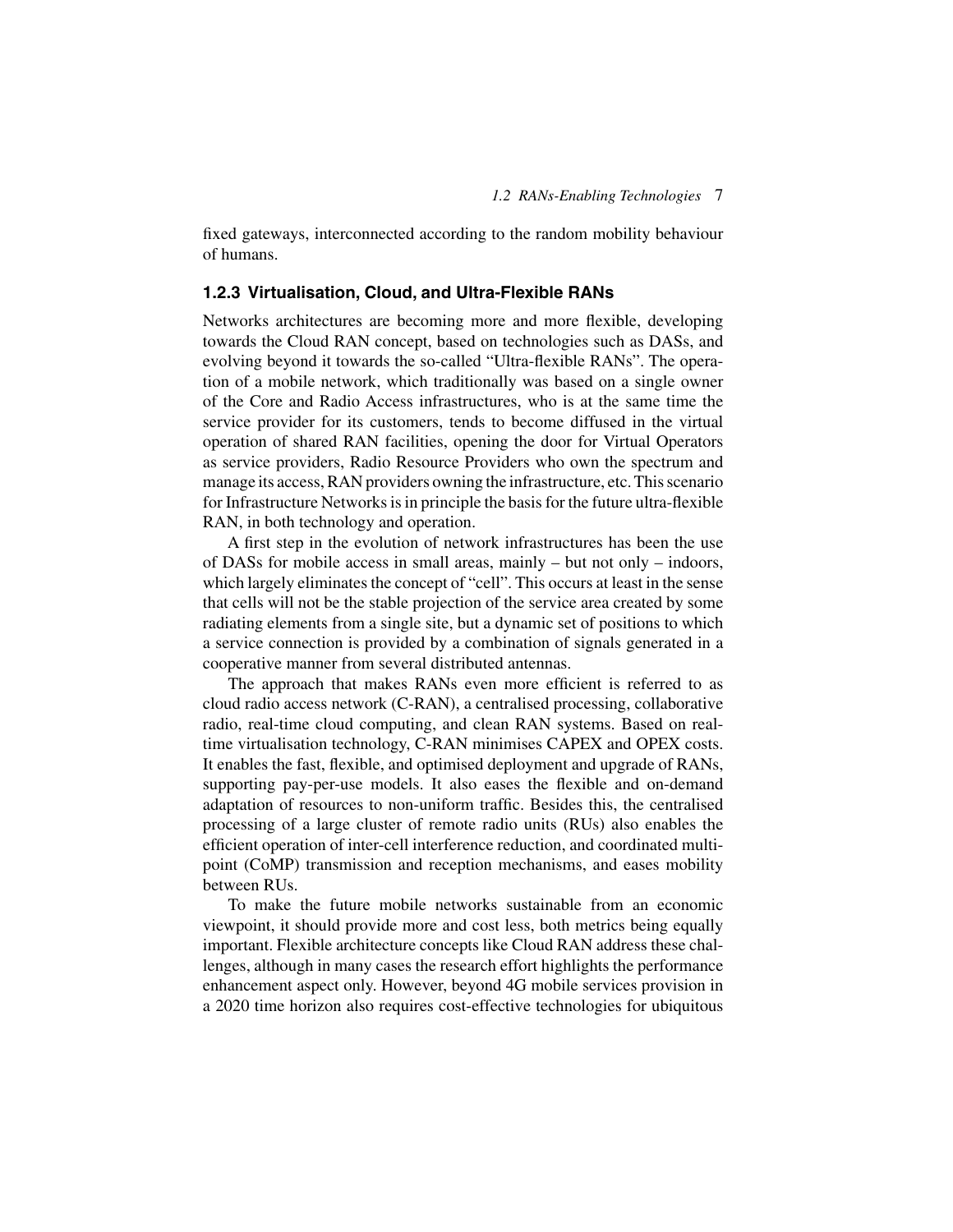coverage, together with the flexible management of centralised resources. With this dual *performance–cost* goal in mind, the Cloud RAN concept is being expanded to include not only the RAN but also many of the evolved packet core (EPC) functionalities, in the so-called *Network Virtualisation*.

Network Virtualisation refers to the capability of partitioning and/or pooling underlying PHY resources (e.g., sites, racks, and base band cards) or logical elements (e.g., RAN and EPC nodes) in a network, and it is usually associated with the concepts of software-defined networking (SDN) and cloud services. Some operators consider Network Virtualisation as a fundamental tool for making the network manageable, and a lever for modifying (opening) the mobile network infrastructure ecosystem, without precluding the incorporation of performance-enhancement technologies, such as CoMP or interference management, which is not necessarily a primary goal.

The role of Operators is also evolving, from the current RAN sharing approaches to a full virtual operation concept. In fact, the operation of mobile networks, which traditionally was based on a single owner of the Core and Radio Access infrastructures, who is at the same time the service provider for its customers, tends to become diffused in virtual operation of shared RAN facilities, opening the door for a combined architecture with Virtual Network Operators as service providers, Radio Resource Providers who own the spectrum and manage its access, RAN providers owning the infrastructure, etc. This has a large impact on the development of novel integrated and flexible services based on RAN-as-a-service (RANaaS). The scenario of Infrastructure Networks is in principle the basis for a future ultra-flexible RAN, in both technology and operation.

## **1.2.4 Energy- and Spectrum-Efficient Networking**

From the mobile communications perspective, and looking also to other related disciplines, the user interface revolution is crucial for the required evolution of terminals and networks. A factor that changed dramatically with the launch of touch-screen terminals was the "user latency". If the "time-totype" a command in a mobile keyboard in previous years is compared to the "time-to touch" in today's tablets, a factor of 10 is easy to reach. Hence, the time between uplink packet transmissions from these new generation terminals has greatly decreased, and previous traffic models for uplink load have become obsolete. The activity of the user when accessing wireless services might give rise to a new revolution in the coming decade, since other interfaces are under development, such as gestural (in glasses or lenses), muscular (using on-skin sensors), or even brain activity sensors in the long term. Any such human interfaces will boost a new era of applications and services, started to be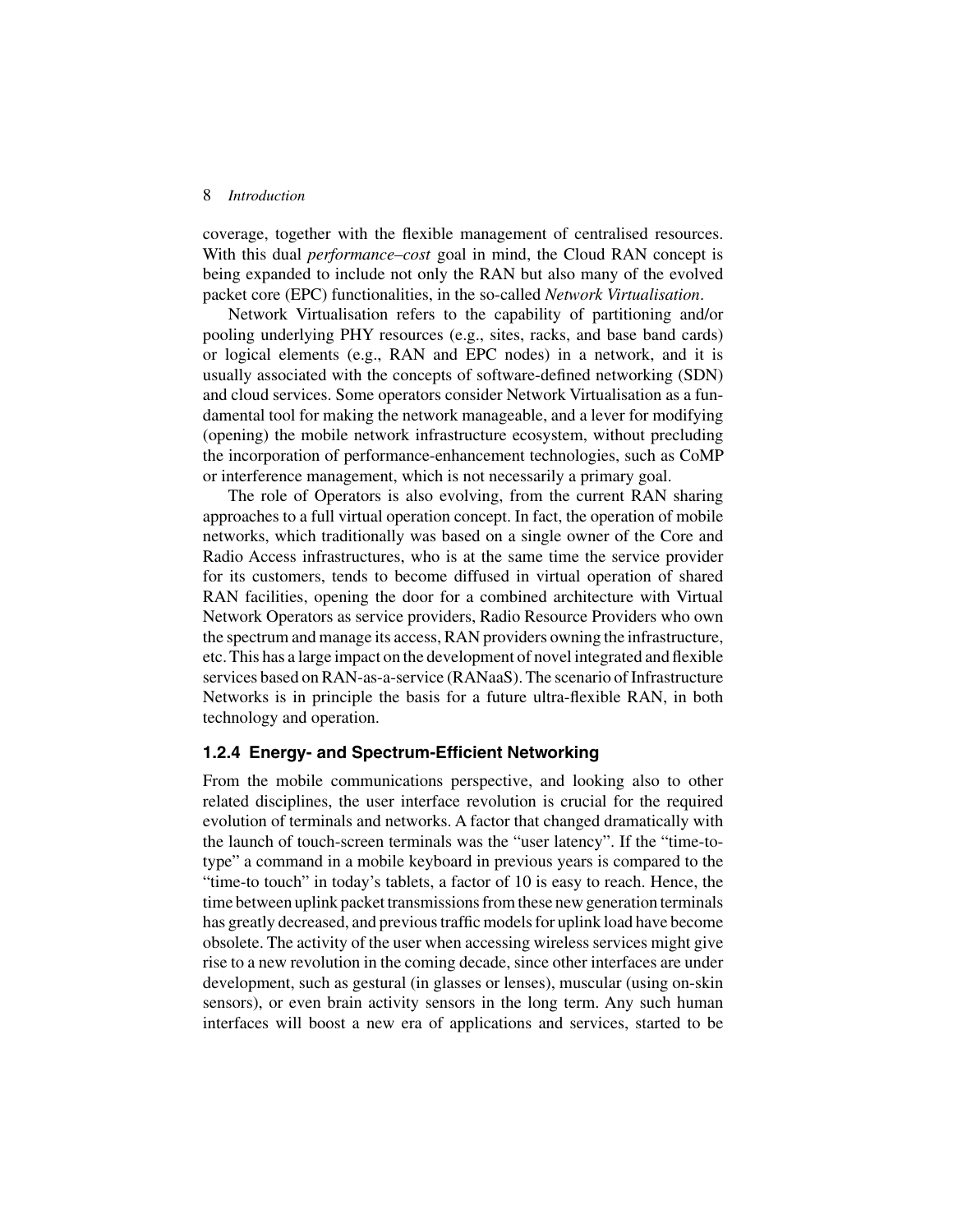referred as "Tactile Internet" which, of course, give rise to new requirements for wireless connectivity and mobile networking. The only way to make the coming services and applications efficient at the RAN side is to reduce the signalling load, and latency, to enrich user experience, and to maximise spectrum efficiency.

To date, the improvement of user's experience has been achieved by widening the network, the inclusion of new infrastructures, new frequency bands, and additional transmission systems. Three generations of Radio Access already coexist in 3GPP mobile networks, and little effort has been expended to improve the overall energy and spectrum efficiency. Thus, the metric of Joules per Bit per user is so far useless in RAN deployment. Moreover, even with the deployment of 4G technology, RANs continue to offer broadband access to a limited percentage of locations. This is true even in densely populated areas, where broadband radio access is available, but where interference limits capacity to well below its theoretical maximum. This means that overall the deployed RAN is still making sub-optimal use of the spectrum and energy (bits/Joule), mainly because it is based on fixed spectrum allocation and hierarchical network infrastructure. In the current decade, and beyond 2020, new terminals, devices, applications and services will continuously surge onto the market, forcing RANs to offer extreme levels of throughput, capacity, coverage, and ubiquity. This boosts a fundamental review of the basis of the current RANs, leading to the above mentioned Ultra-flexible architectures, combined with extremely efficient RATs and new approaches for a smarter spectrum management and sharing strategies.

The above-mentioned scenarios of WIoT require dramatically reduced energy consumption, to enable long-endurance self-powered nodes, or nodes powered by energy harvesting, while radio spectrum and overall energy resources remain strictly limited. Especially for IoT, total energy requirements in the order of 1 pJ/bit/node, including all contributions to node energy consumption, will probably be necessary.

To achieve such goals, the implementation technology has to be based on low-power hardware architecture and energy-efficient signal processing. *Multihop cooperative networks* have the capability to greatly increase capacity density and reduce energy consumption, by bringing the access network closer to the end-user. Anyway, the existing "layered" protocols, with their requirements for retransmissions, and multiple acknowledgements, may be highly inefficient, and in multihop networks result in bottlenecks that prevent them scaling as required both for high capacity density access networks and large scale IoT networks. wireless network coding (WNC) – a.k.a. physical layer network coding (PLNC), is a technique that has potential to become a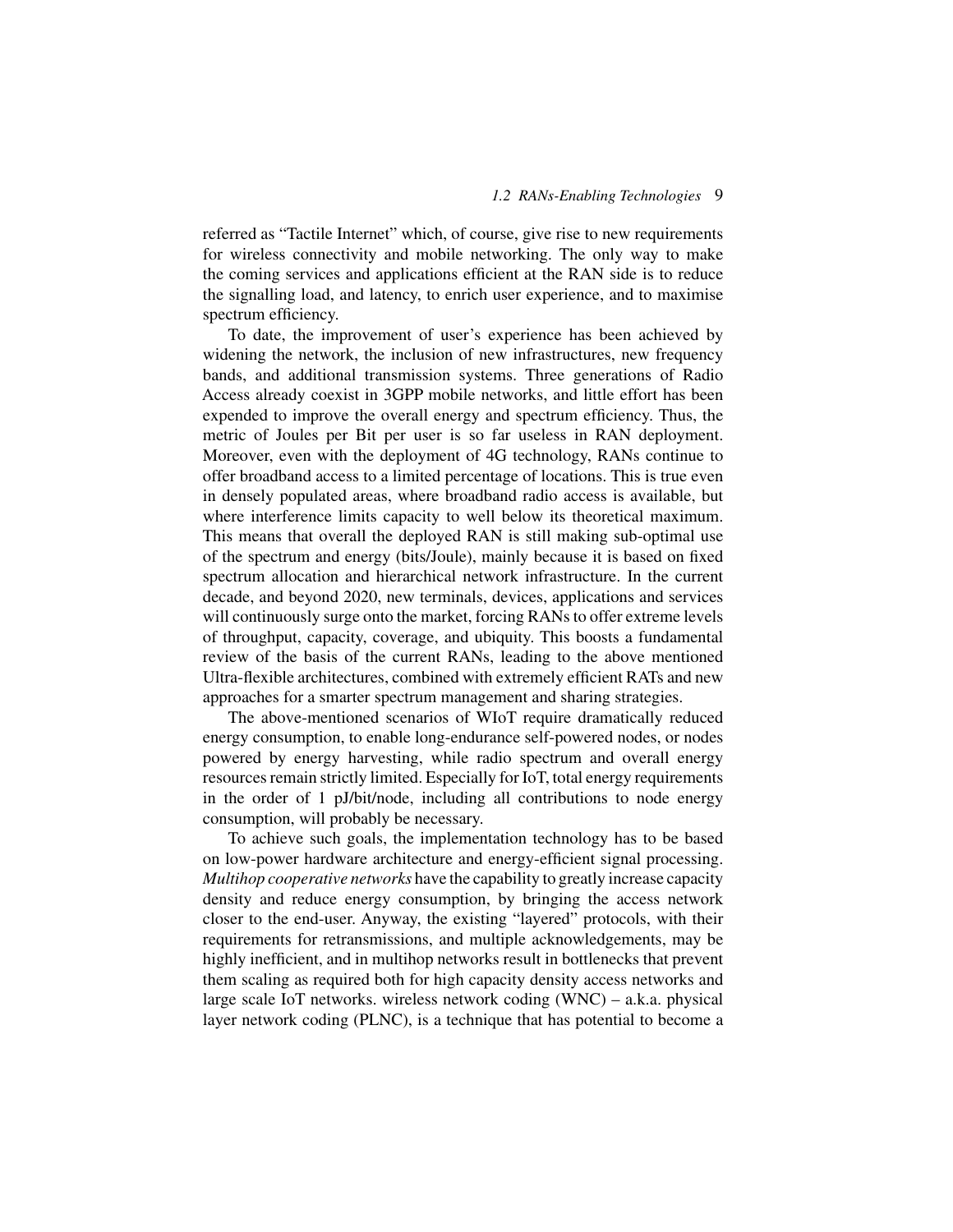"disruptive" technology for such networks. It has the capability of naturally solving problems related to dense, cloud-like, massively-interacting networks of nodes. It can also be regarded as an example of the more general concept of the "network-aware physical layer", in which functions conventionally performed at high layers of the protocol, such as routing, are more efficiently carried out at the PHY layer, which alone has the capability of processing signals directly, without loss of information. These networks will nevertheless need to be self-managing to optimise their efficiency and adapting to varying demands and resource availability.

## **1.2.5 New Spectrum Bands for Mobile Broadband**

Spectrum availability is always crucial for the evolution of Radio Communications. There is no doubt that for mobile operation in open areas the UHF band is the best possible allocation, but these bands are becoming overloaded under the current access technologies, RAN infrastructures and services provision schemes. Some spectrum bands were already identified by international telecommunications union (ITU) during the World Radio communication Conference of 2012 in Geneva [ITU2012] as potential allocations for spectrum sharing technologies. More recently, the 2015 edition [ITU2015] has confirmed additional spectrum allocations to mobile services on a primary basis, and identified additional frequency bands above 1 GHz for international mobile telecommunications (IMTs) to facilitate the development of future terrestrial mobile broadband applications.

Assuming that the amount of data traffic is to grow by two orders of magnitude in the coming decade, no matter what will be the type of traffic and the "killer" applications or services in these future networks, the need for more resources to deal with even more than 100 times more mobile data traffic in the 2020s is apparent. These "resources" could of course come from additional spectrum, although this is already scarce below 3 GHz and less feasible after the second digital dividend, but obviously still available in higher frequency bands for short-range broadband connections.

While UHF remains being the main allocation for mobile services, with many thousands of moving terminals per square kilometre, new concepts for efficient spectrum usage will have to appear. Among other approaches, opportunistic access to certain frequency bands, CR, co-primary usage in shared bands, and massive and distributed MIMO are already under deployment. *Sharing spectrum* requires consideration not only of technologies but also of regulatory policies, and the effect on applications and services for the end users derived from such approaches.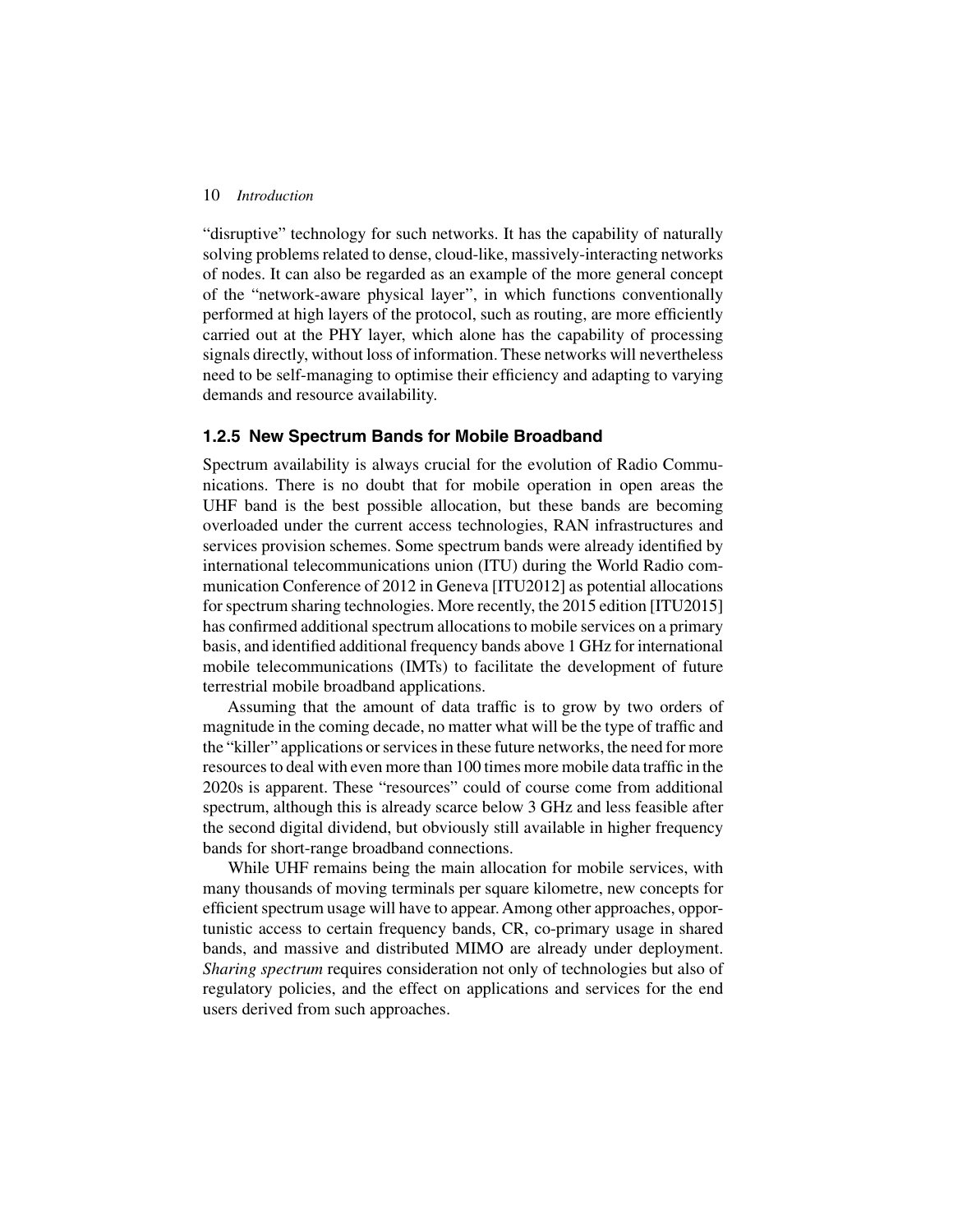In addition, exploitation the mm waves band for the next generation of mobile communication standards (5G) has started to gain considerable traction within the wireless industry, EU's Horizon 2020 such as the 5G PPP initiative [5GPPP], regulators and the ITU. Study Groups of the ITU keep working on potential IMT at higher frequencies, above 6 GHz, as part of the preparations for next World Radio Conference (WRC'19). Propagation measurements and channel modelling in the higher frequency bands are also part of the objectives of the ITU SGs after the WRC'15 and for the coming 4 years.

Finally, systems at 60 GHz and above, even up to 400 GHz, are currently under consideration as the natural way of providing wireless Gigabit links, but this is limited to short-range radio access to infrastructure, focussing the wireless "networking" problem on managing the location of terminals and the distribution of services though access points over wired infrastructure.

The inclusion of several new bands in simultaneous operation for the same network access tends to increase very much the complexity at the terminal side. In fact, the heterogeneity of the RAN spectrum and access modes has been enforced by the rapid increase in demand for mobile data, but it is nowadays becoming a drawback for the design of radio terminals, and its energy efficiency. If the future of mobile communications evolves through the inclusion of new spectrum bands on current cellular infrastructures, terminals and antenna systems may reach their limit of reliability.

## **1.2.6 Radio Channels and Propagation Modelling**

The radio channel is central to the paradigm of the current and future mobile communications scenarios: multiple antenna systems, interference recognition and the high degree of cooperation among separate network nodes, require a multi-dimensional description of the radio channel characteristics, jointly modelling of space, time, frequency, polarisation, etc. Moreover, the deployment contexts include the human body, the vehicular environment, dense urban areas, indoors, and many other where characterisation of radio propagation is complex. All this motivates the need for accurate models describing radio propagation in a multi-dimensional fashion, and proper evaluation of how the radio channel characteristics affect the link and network performance, and vice-versa.

*Radio propagation* for wireless networks has been extensively investigated for over 20 years, mainly towards networks planning for 2G, 3G, and 4G mobile communications. Simple and sophisticated models have been developed in COST IC1004, and some of them incorporated into standards,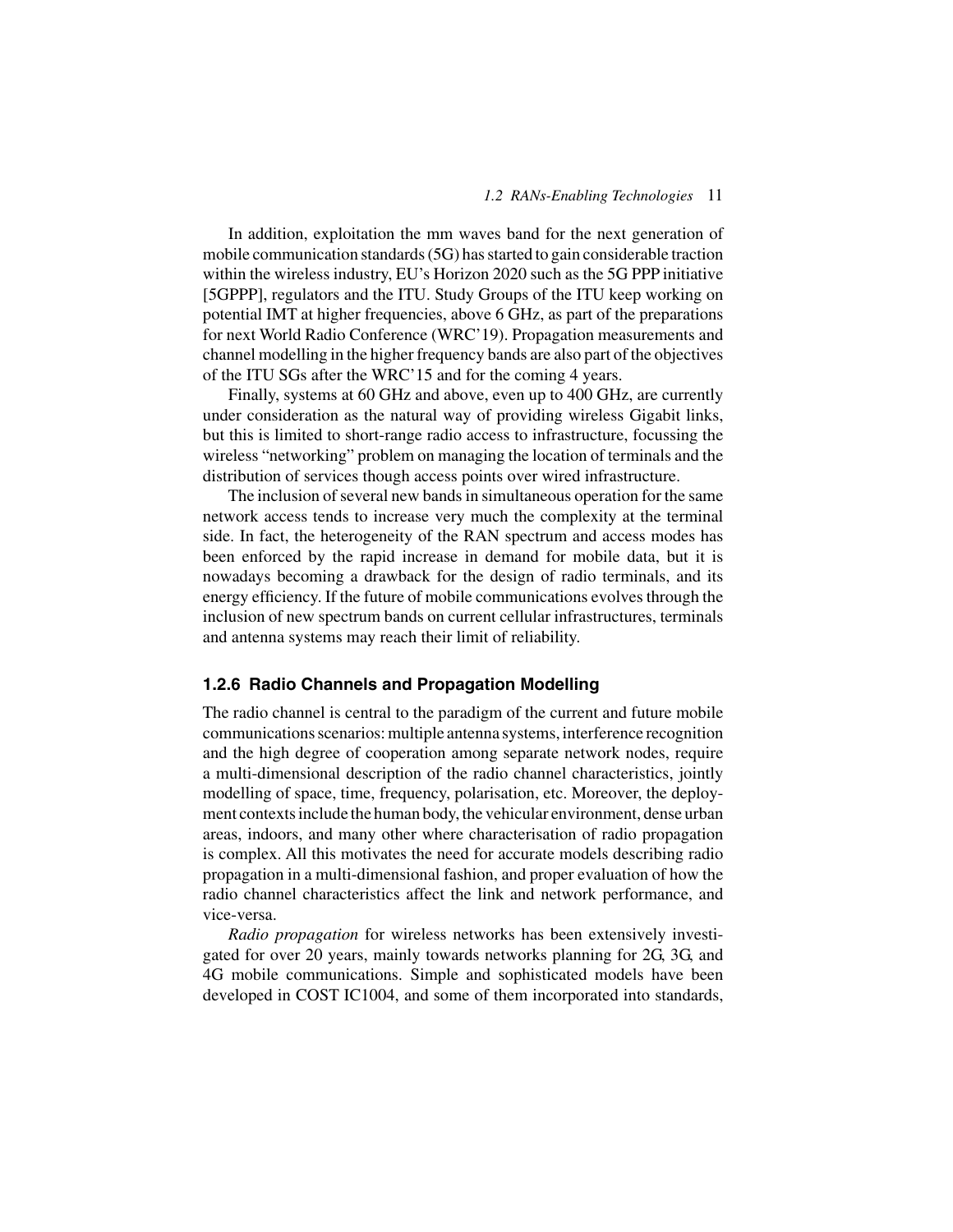following the activities of COST 207, 231, 259, 273, 2100, WINNER, and METIS in Europe, as well as of bodies such as 3GPP, ETSI, and IEEE 802 among others. There was a strong body of knowledge for outdoor, rural, and urban channels, covering "classical" use cases of communication between, e.g., a mobile terminal and a base station. However emerging cases, such as BANs, vehicle-to-vehicle links or wireless sensor networks, were much less known from the radio channel point of view, and have been studied in IC1004. The same case applies to cooperation and relaying, being one of the major mitigation techniques to combat channel attenuation and consequent power consumption, and in which IC1004 has assessed multi-link radio channels. There was also a significant lack of knowledge in radio propagation for the more unusual environments considered for the above mentioned SEs, about transitions from one kind of SE to another, models for heterogeneous communication systems, models for the behaviour of real world terminals in real environmental conditions and an interference model for the crowded spectrum conditions determined by a very large number of co-existing wireless objects. Many of these lacks have been covered in COST IC1004.

Also in the *development of RANs*, the supporting knowledge required is that of the radio channel. The requirement for robust and resilient wireless access requires that the characteristics of the propagation channel are addressed in a more complete manner than before, when link outage could be accepted by the user to some extent. Site specific *network planning* will tend to be used much more than at present, in order to provide adequate access in cases that would previously be treated as poorly-performing outliers, not specifically addressed. Thanks to the widespread availability of computing power, PHY propagation tools that make use of digital terrain and building maps will be used within operational networks in order to better optimise the allocation of resources and ensure correct access in the worst cases and in quasi real time. Obviously, further progress in the validity and accuracy of such tools are required, and drives research in this area so as to find a suitable trade-off between precision and computation time. In addition, the possibly distributed character of the nodes challenges the traditional cellular model, with concepts such as stationarity and shadowing becoming less well defined than before. This calls radio channel modelling research to move away from base-station centric approaches and take a whole new range of concepts into account.

Finally, according to the current trend in the Wireless Industry, future wireless networks are expected to operate not only in the allocated frequency bands below 6 GHz, but also in the higher frequency bands between 30 and 90 GHz (the millimetre wave (mmW) frequency range), where the availability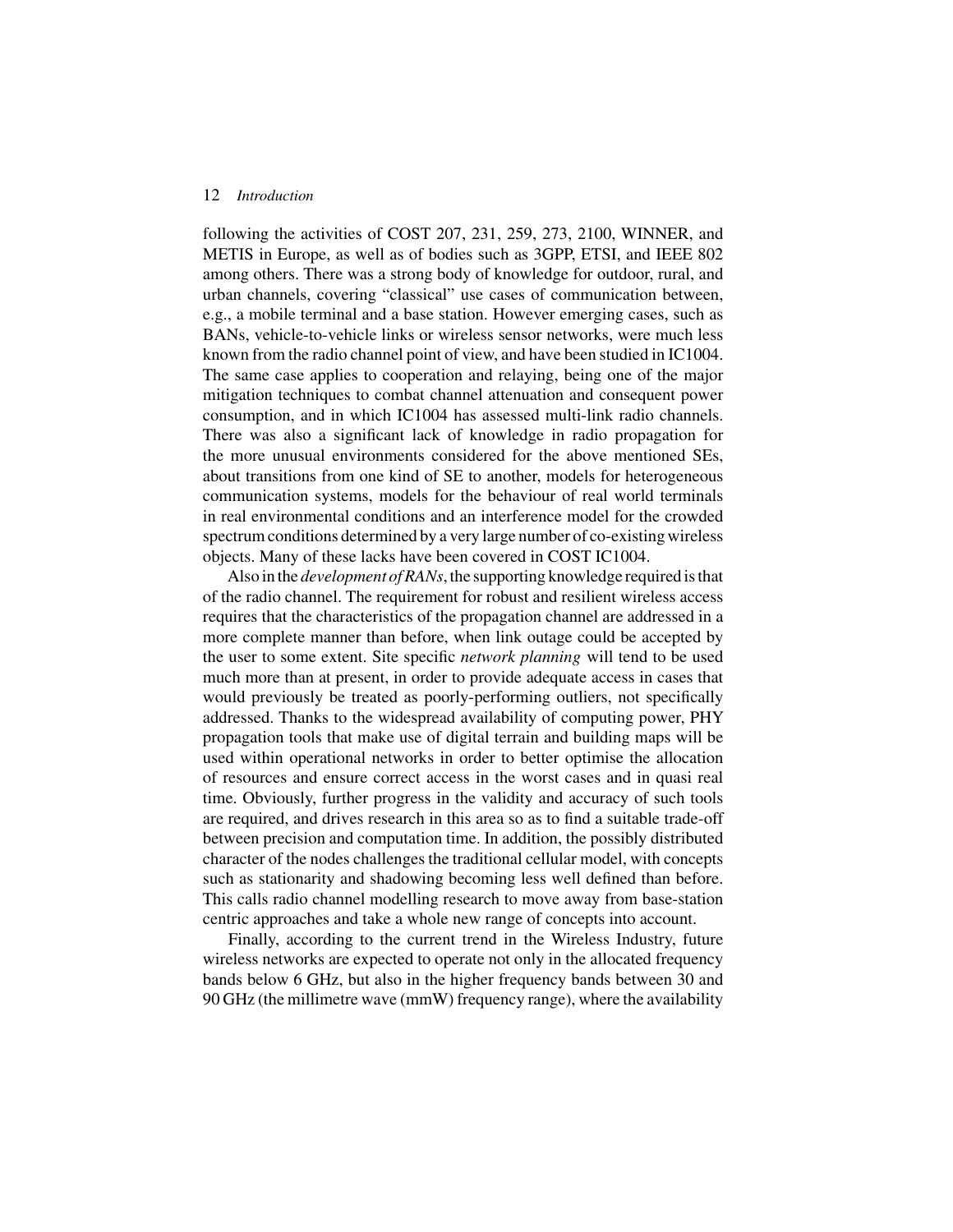of large contiguous blocks of spectrum could be exploited, enabling the possibility of very significant increase in bandwidth. In these higher frequency bands, the wavelength and, consequently, antenna elements are smaller, which facilitate the implementation of large array antennas for beamforming to compensate for propagation losses, and achieve significant system capacity and throughput gains. Although initial results and trials on the use of mmW for mobile broadband access look extremely promising, a number of important challenges need to be overcome, and radio channel modelling in such new bands is one of extreme importance.

# **1.3 Scope of the Book**

This book is structured into twelve chapters.

Chapter 2 provides an understanding of the propagation phenomena in the diverse urban environments, to enable the design of efficient wireless networks in future bands and scenarios. The chapter includes results of studies related to 4G and future 5G radio systems for both outdoor and outdoor to indoor, while scenarios include rural and highway, base station to pedestrian users, vehicular-to-vehicular, V2i, container terminals, vegetation and high-speed mobility such as trains.

Chapter 3 addresses aspects of radio link and system design in indoor scenarios for supporting ubiquitous indoor data connectivity and location and tracking services. In particular, the chapter deals with modelling of the complex indoor radio channels for effective antenna deployment, evaluation of mmW radios for supporting higher data rates, and indoor localisation and tracking techniques.

Chapter 4 focuses on key issues in vehicular to any (communications) (V2X), including propagation, antennas, and Medium access control (MAC) and MAC layer algorithms. The chapter includes reports on measurements, characterisation, and modelling of vehicular radio channel for road, railway, and special environments.

Chapter 5 provides an overview of the last advances in research on WBANs, carried out in the framework of COST IC1004, and proposes a radio channel model for these particular types of scenarios. Given the wide range of applications of WBAN communications, the chapter is organised in the analysis of both antennas and propagation aspects for In-Body, On-Body and Off-Body cases, as well as some insights on the Body-to-Body communications scenario.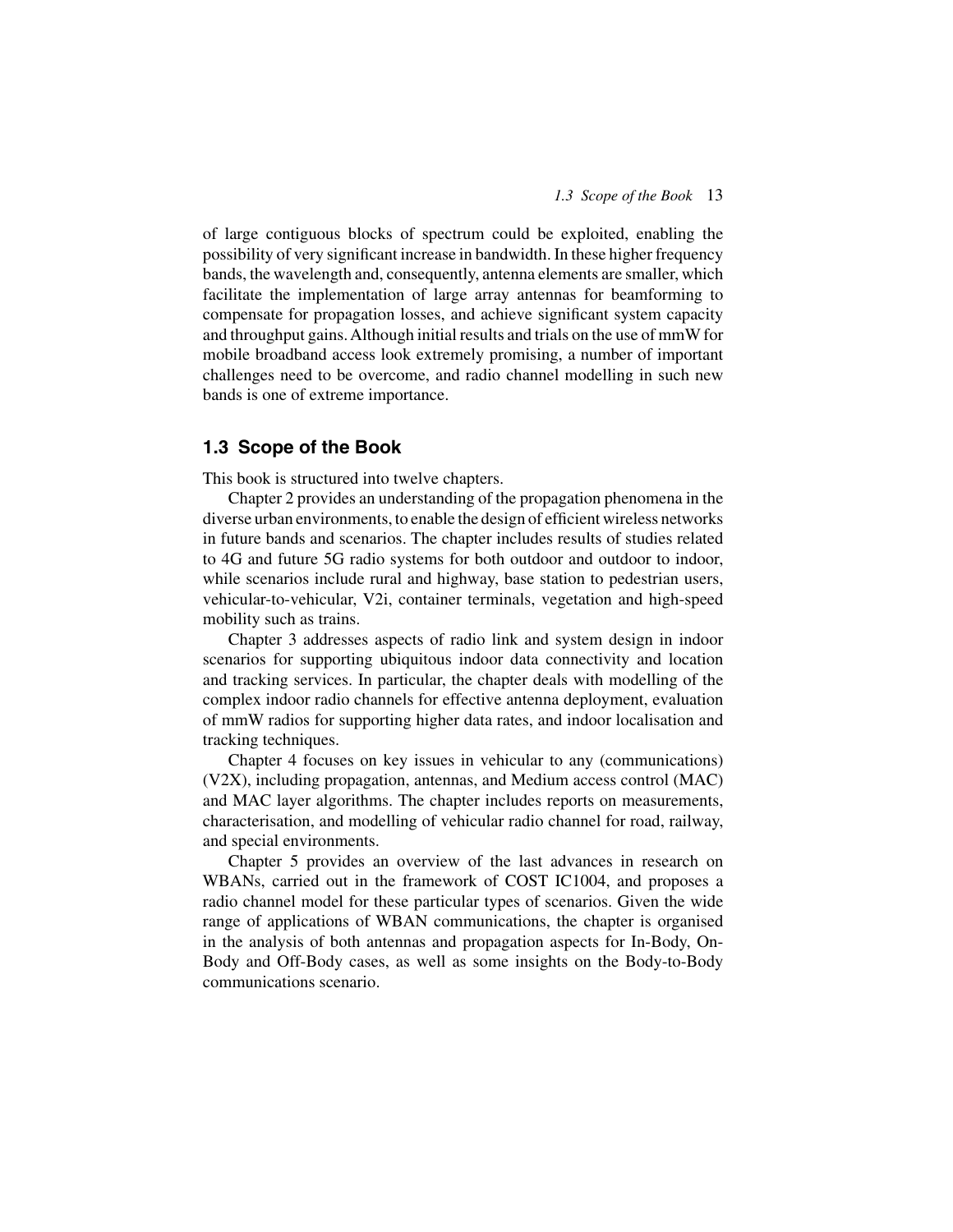Chapter 6 deals with the evolution of RANs, and summarises advances done by COST IC1004 researchers on advanced resource management ecosystem, considering resource scheduling, interference, power, and mobility management. The chapter also describes the recent energy efficiency new strategies in 3G and 4G RANs, as well as on Spectrum Management in Cognitive Networks, specifically for TV white spaces (TVWS). Virtualised and Cloud architectures for realistic scenarios are proposed and analysed in this chapter, as well as reconfigurable radio for Heterogeneous Networks (HetNets).

Chapter 7 addresses PLNC, machine-to-machine (M2M), Relaying and CR networks, which will be key enabling technologies for 5G and beyond. Among other techniques, this chapter covers the virtual MIMO, RA distributed processing, interference analysis and cancellation algorithms in relay-assisted (RA) wireless transmissions, network coded modulation (NCM), hierarchical network code (HNC) maps, and relay/destination decoding techniques.

Chapter 8 discusses the progress on the PHY layer for next generation wireless systems, covering the range of "SEs". The topics in chapter 8 include interference characterisation and alignment, models for the energy consumption of wireless terminals, energy efficient relaying, MIMO precoding for adaptation on realistic channels, beam-space MIMO and spatial modulation, iterative methods in modulation and coding and models of the PHY layer to incorporate into system-level simulations.

Chapter 9 is dedicated to radio channel measurement and modelling techniques for beyond 4G Networks. In particular, this chapter includes new measurement techniques not only targeting radio channels, but also material properties in new frequency bands, improved PHY models, covering fullwave as well as ray-based methods, with a specific sub-section dealing with diffuse scattering and complex surfaces, progress in analytical models, new channel estimation tools for model development based on channel sounding data. The COST2100 channel models are updated and presented here, enabling to include new features, such as massive and distributed MIMO aspects.

Chapter 10 deals with recent advances and innovations in antenna systems for communications. The contents include the design of multiple antenna systems, the optimisation of antenna performance using decoupling techniques, smart reconfigurable antennas, RFID and sensor antenna innovations, holistic characterisation and measurement of antenna patterns and performance, including mmW frequencies.